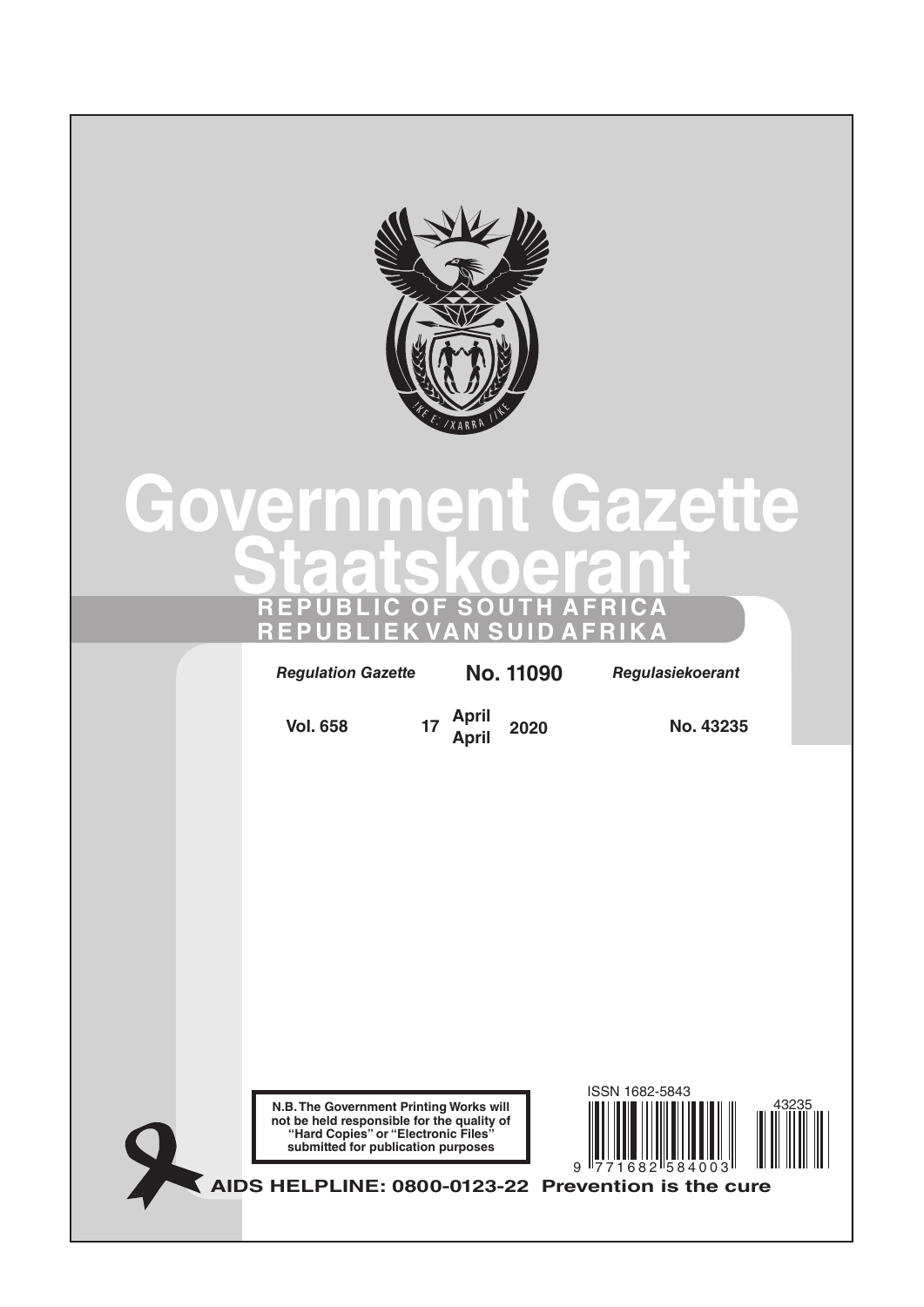# **IMPORTANT NOTICE:**

**The GovernmenT PrinTinG Works Will noT be held resPonsible for any errors ThaT miGhT occur due To The submission of incomPleTe / incorrecT / illeGible coPy.**

**no fuTure queries Will be handled in connecTion WiTh The above.**

# **Contents**

|                                                                                                                        | Gazette | Page |
|------------------------------------------------------------------------------------------------------------------------|---------|------|
| No.                                                                                                                    | No.     | No.  |
| <b>GOVERNMENT NOTICES • GOEWERMENTSKENNISGEWINGS</b>                                                                   |         |      |
| Labour, Department of/ Arbeid, Departement van                                                                         |         |      |
| Labour Relations Act, 1995: South African Road Passenger Bargaining Council: Extension to Non-parties of the<br>R. 466 |         |      |

COVID-19 Temporary Relief Scheme Benefits Collective Agreement...................................................................... 43235 3

This gazette is also available free online at **www.gpwonline.co.za**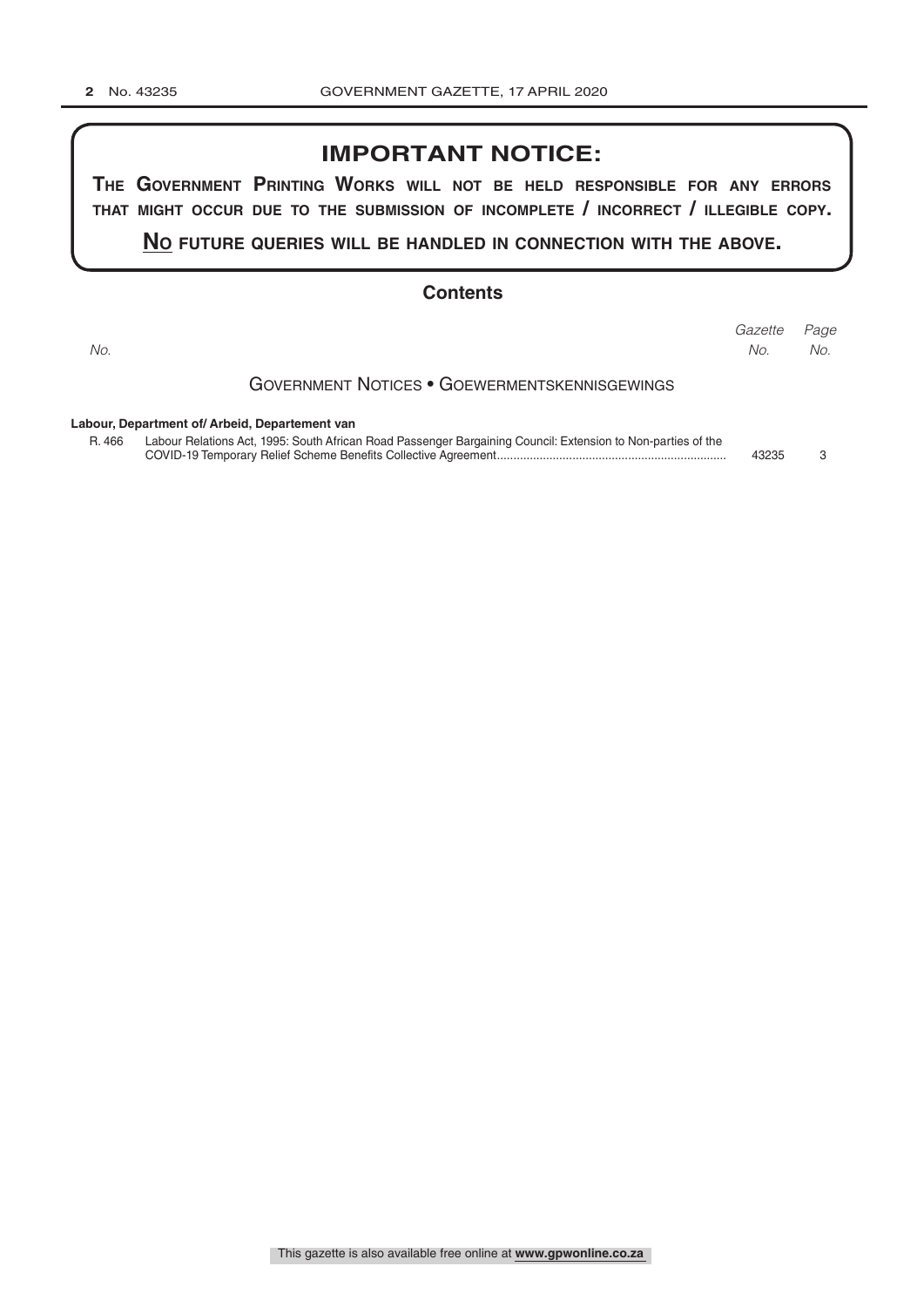# Government Notices • Goewermentskennisgewings

## **DEPARTMENT OF LABOUR**

**NO. R. 466 17 APRIL 2020**

# LABOUR RELATIONS ACT, 1995

# SOUTH AFRICAN ROAD PASSENGER BARGAINING COUNCIL: EXTENSION TO NON-PARTIES OF THE COVID-19 TEMPORARY RELIEF SCHEME BENEFITS COLLECTIVE AGREEMENT

I, THEMBELANI WALTERMADE NXESI, Minister of Employment and Labour, hereby in terms of section 32(2) of the Labour Relations Act, 1995, declare that the Collective Agreement which appears in the Schedule hereto, which was concluded in the South African Road Passenger Bargaining Council, and is binding in terms of section 31 of the Labour Relations Act, 1995, on the parties which concluded the Agreement, shall be binding on the other employers and employees in that Industry with effect from the date of publication until all obligations imposed on SARPBAC and the parties in relation to the COVID-19 TERS Scheme are completed.

MINISTER OF EMPLOYMENT AND LABOUR<br>DATE:  $15/04/2020$ MR TW NXESI, MP MR TW NXESI, MP<br>MINISTER OF EMPLOYMENT AND LABOUR<br>DATE:  $150412020$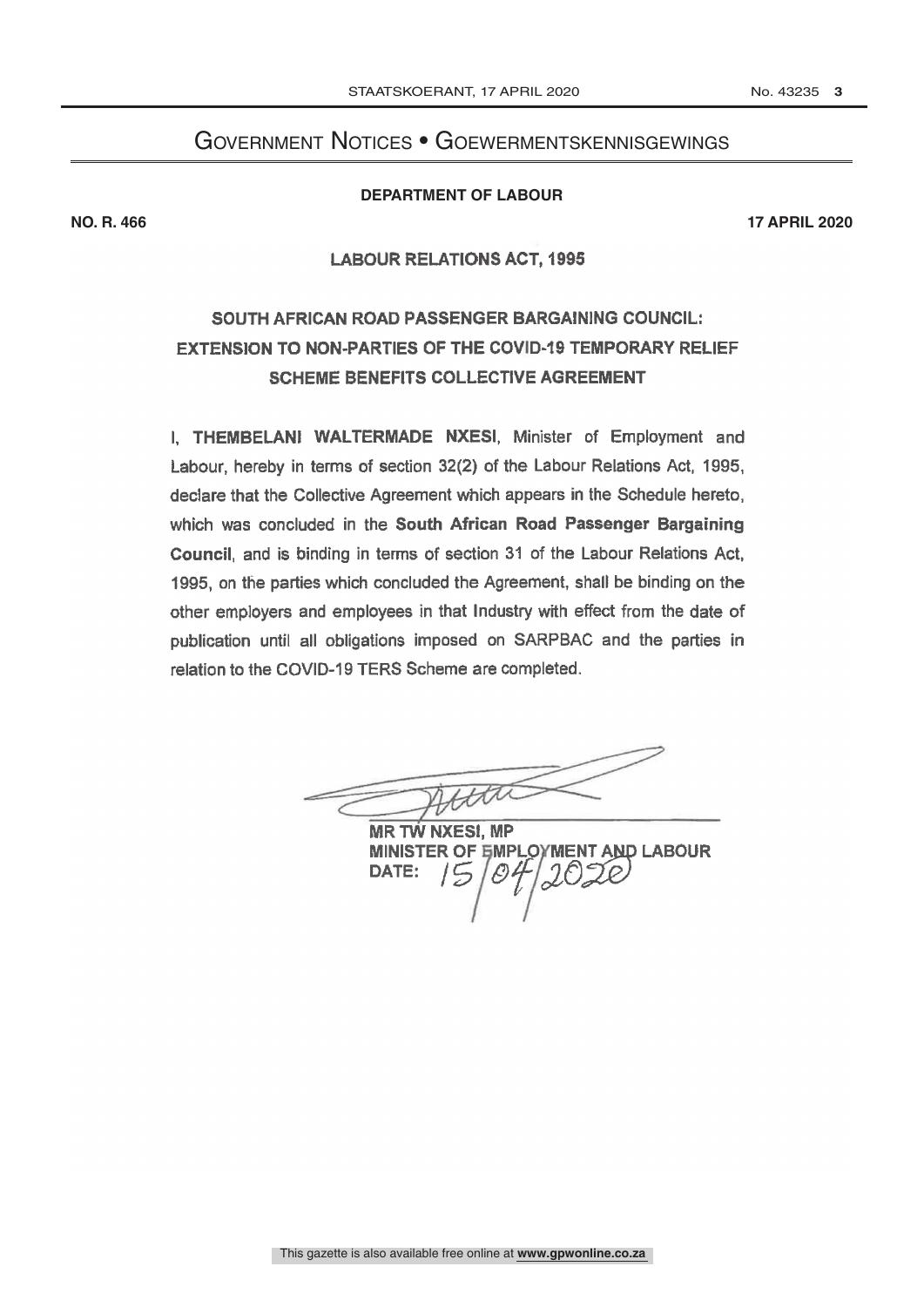#### **SCHEDULE**

#### SOUTH AFRICAN ROAD PASSENGER BARGAINING COUNCIL (SARPBAC).

AGREEMENT IN RELATION TO COVID-19 TEMPORARY RELIEF SCHEME **BENEFITS** 

in accordance with the. provisions of the Labour Relations Act, 1995, made and entered into by and between -

## SOUTH AFRICAN BUS EMPLOYER'S ORGANISATION

and

#### COMMUTER BUS EMPLOYER'S ORGANISATION

(referred to in this Agreement as the "Employers' Organisations")

and

# SOUTH AFRICAN TRANSPORT AND ALLIED WORKERS UNION

NATIONAL UNION OF METALWORKERS OF SOUTH AFRICA

TRANSPORT AND ALLIED WORKERS UNION OF SOUTH AFRICA

## TRANSPORT AND OMNIBUS WORKERS UNION

#### TIRISANO TRANSPORT AND SERVICES WORKERS UNION

(referred to in this Agreement as the "Trade Unions ").

being the parties to South African Road Passenger Bargaining Council.

## **DEFINITIONS**

- 1. Agreement means this agreement in relation to Covid -19 Temporary Relief Scheme Benefits;
- 2. COVID-19 means the 2019 coronavirus (SARS-COV2/COVID-19);
- 3. COVID -19 TERS means COVID -19 Temporary Relief Scheme established in terms of the Directive by the Minister of Employment and Labour on 25 March 2020, as amended or as may be amended;
- 4. Employer/s means employers as defined in the Main Collective Agreement;
- 5. Employeels means Eligible Employees as defined in the Main Collective Agreement, which employees qualify to receive the COVID-19 TERS benefits;

This gazette is also available free online at **www.gpwonline.co.za**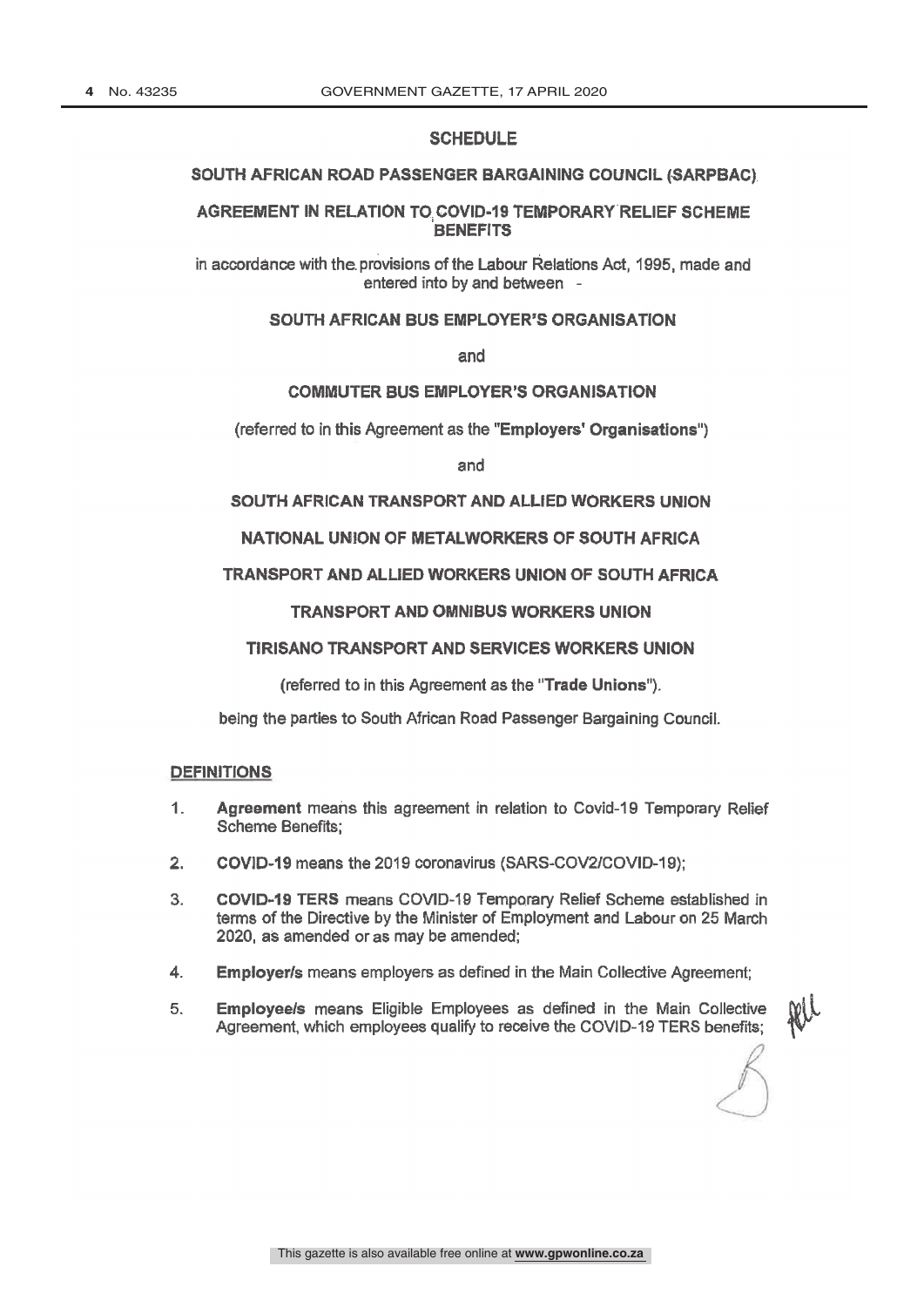- 6. General Secretary means the General Secretary of SARPBAC, namely Mr Gary Wilson;
- 7. Main Collective Agreement means the SARPBAC Main Collective Agreement signed into effect on 21 May 2018 or any subsequent SARPBAC Main Collective Agreement;
- 8. SARPBAC means the South African Road Passenger Bargaining Council:
- 9. UIF means the Unemployment Insurance Fund.

#### PREAMBLE

- 10. The COVID-19 pandemic has had a devastating effect on the economy and has had a negative impact on Employers and Employees.
- 11 On 25 March 2020, the Minister of Employment and Labour issued a Directive establishing COVID-19 TERS to compensate employees who are affected by the closure of their employer's operations or part of its operations as a result of COVID-19.
- 12. The COVID-19 TERS benefits are be administrated by the UIF.
- 13. The UIF has encouraged Bargaining Council's to enter into agreements with it to facilitate the distribution of the COVID-19 TERS benefits.
- 14. The intention of this Agreement is to authorise SARPBAC to enter into <sup>a</sup> Memorandum of Agreement ("MOA") with the UIF in relation to COVID-19 TERS benefits whereby SARPBAC agrees to various obligations. The intention of this Agreement is therefore also to impose reciprocal obligations in relation to the MOA on Employers and Employees who will be receiving the COVID-19 TERS benefits from SARPBAC.
- 15. Due to the COVID-19 pandemic restricting individuals to their homes, not all of the Central Committee representatives can sign this Agreement. The Employers' Organisations' representatives have accordingly mandated Mr Kobus Burger, a representative from the Commuter Bus Employer's Organisation, to sign this Agreement on their behalves, and the Trade Unions' representatives have mandated Mr Mduduzi Nkosi, a representative from the National Union of Metalworkers of South Africa, to sign this. Agreement on their behalves.

#### AUTHORISATION

16. The parties authorise the General Secretary on behalf of SARPBAC to enter into a MOA with the UIF on terms not substantially more onerous than those set out in the UIF's generic agreement for Bargaining Councils that cannot pay benefits to employee's directly.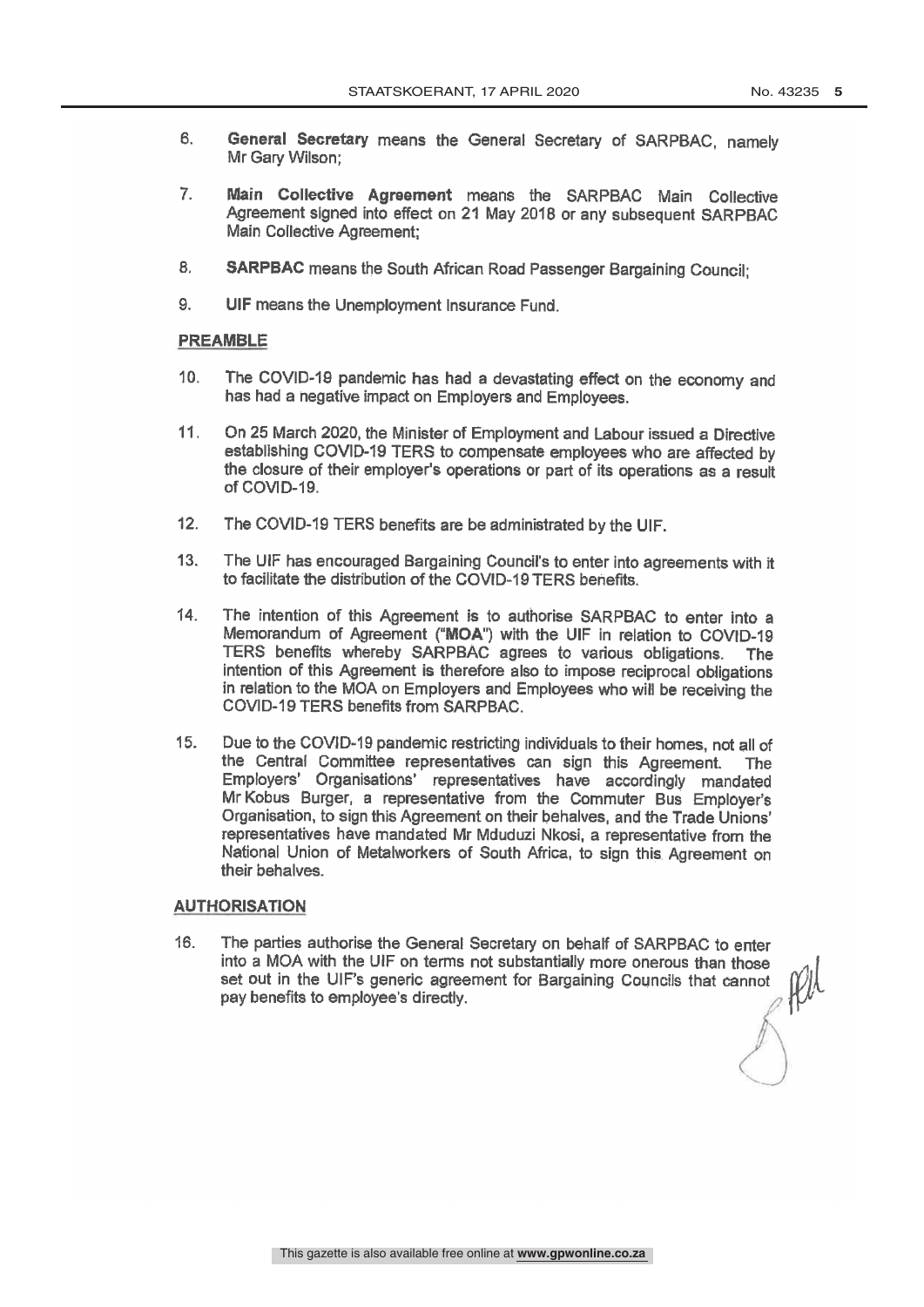- 17. The Employers further authorise the General Secretary on behalf of SARPBAC to submit claims for COVID -19 TERS benefits on their behalves.
- 18. The parties further authorise the General Secretary on behalf of SARPBAC to administer and utilise the following bank account for receipt and payment of the benefits received by SARPBAC in terms of the MOA:

Account Name: Sarpbac Gold Business Bank : FNB B/Code: 250 655 Acc. No: 628 4059 0584 Cheque account

19. The parties further authorise the General Secretary on behalf of SARPBAC to appoint auditors/accountants and/or additional staff to assist in performing the functions required of it in terms of the MOA.

#### RECIPROCAL OBLIGATIONS

- 20. If SARPBAC enters into an agreement with the UIF, it is required to fulfill various obligations and accept certain responsibilities and liabilities.
- 21. Employers, and to the extent possible, Employees, accept the terms and conditions of the MOA and its annexures, and their obligations, responsibilities and liabilities under the MOA and its annexures. The Employers and Employees specifically agree to, as far as possible, timeously provide SARPBAC with accurate information and/or documentation as required in the MOA and its annexures in order to allow SARPBAC to fulfill its obligations in terms of the MOA and its annexures.
- 22. SARPBAC and/or the General Secretary is not liable for any loss suffered by any person as a result of any act performed or omitted in good faith in the course of performing their functions associated with the MOA. Employers, and to the extent possible, Employees, indemnify and hold SARPBAC harmless for any consequences which may arise as a result of SARPBAC breaching the agreement with the UlF where such breach is caused by the conduct of the Employers and /or Employees.
- 23. Employers, and to the extent possible, Employees, also specifically agree that to the extent that it does not submit a claim /documentation to SARPBAC for the COVID-19 TERS benefit, SARPBAC cannot be held liable for them not receiving the COVID-19 TERS benefit.

### **EXTENSION TO NON-PARTIES**

24. The parties to this Agreement, who represent the majority of Employees and Employers who fall within the scope of SARPBAC's Main Collective Agreement, unanimously agree to this Agreement being extended to nonparties falling within SARPBAC's registered scope.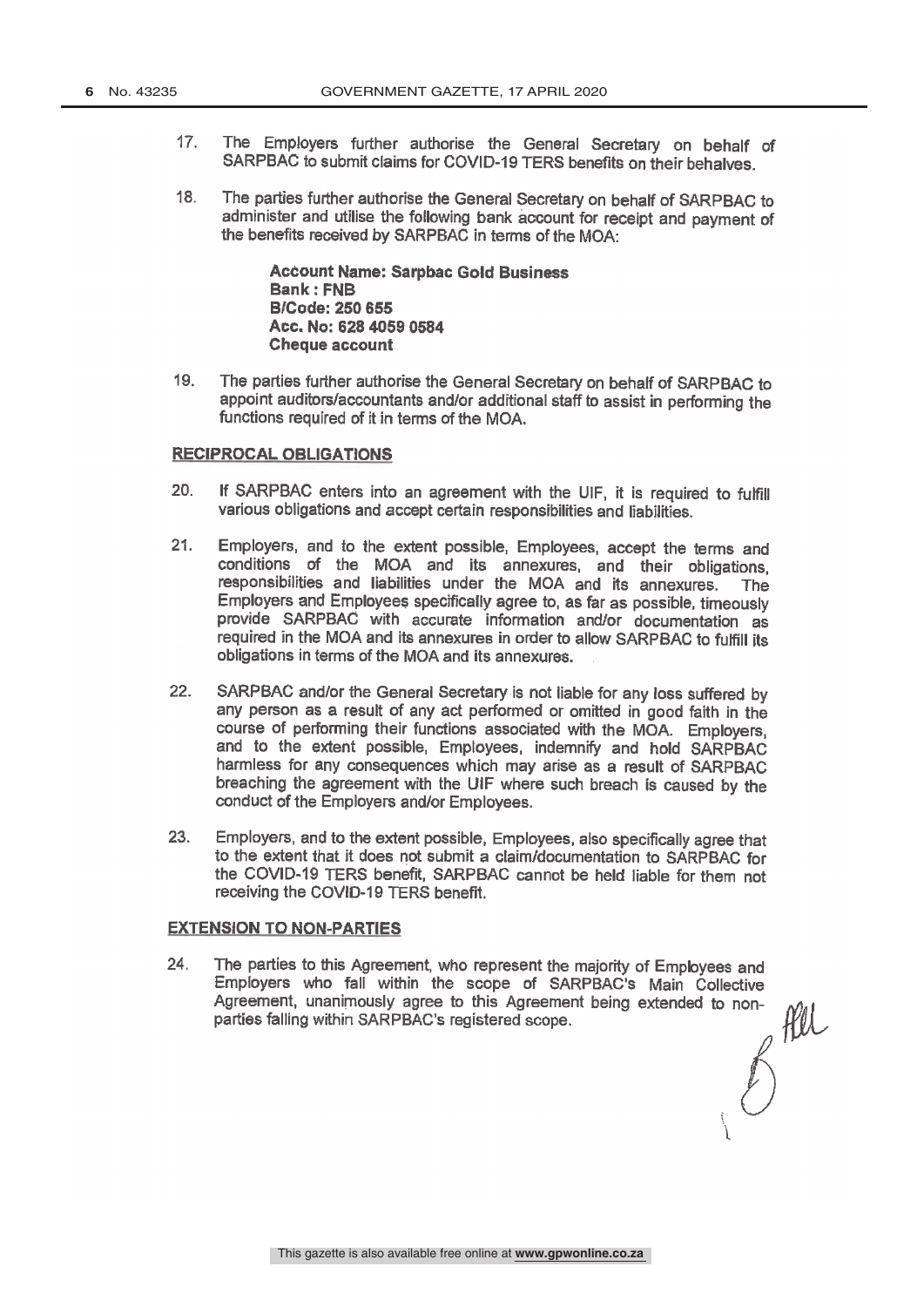#### DURATION AND EXTENT

- 25. This Agreement binds the parties and their members, and non-party Employers and Employees to the extent that this Agreement is extended to them by the Minister.
- 26. Should the COVID-19 TERS scheme extend beyond its current scope and duration, the provisions of this Agreement shall apply equally in relation to such extension.
- 27. The duration of this Agreement shall be until all the obligations imposed upon SARPBAC and the parties in relation to the COVID-19 TERS scheme are completed.

#### EXEMPTION AND DISPUTE RESOLUTION

- 28. Should any parties or non -parties falling within SARPBAC's Main Collective Agreement scope want to apply for exemption from this Agreement or appeal an exemption finding or the withdrawal of an exemption, they may do so in accordance with Annexure "C" to the Main Collective Agreement.
- 29. Any disputes that may arise from the interpretation or application of this agreement shall be resolved in accordance with the procedures set out in Annexure "B" to the Main Collective Agreement.

#### VARIATION

- 30. This Agreement replaces, in totality, the collective agreement entitled Agreement in Relation to COVID-19 Temporary Relief Scheme Benefits signed by the parties on 3 April 2020 and the addendum thereto signed on 6 April 2020.
- 31. No variation of this Agreement is of any force or effect unless it is in writing and signed by the parties.

SIGNED at Nelsprint on this 9 day of  $A\rho I/I$  2020. Name:  $\overline{1.5.}$   $\overline{3.}$   $\overline{4.7.}$ Signature: For and on behalf of the Central Committee members from the Employets' Organisations who warrants his/her authority to sign on their behal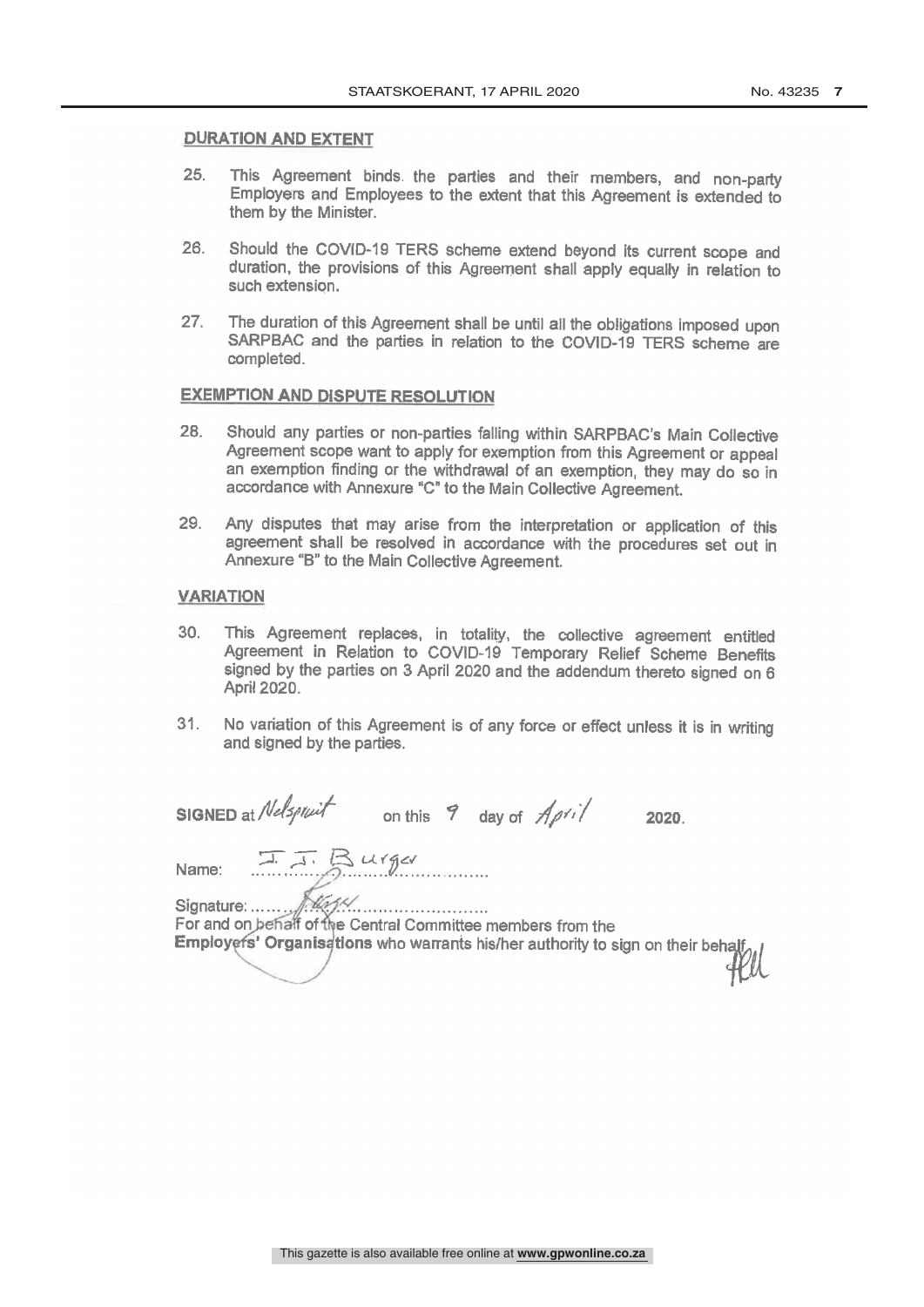SIGNED at Johannesburg on this  $\text{cm}^{\text{ex}}$  day of  $\text{Apri}$  202  $N$ ame:  $M$ buou $u$   $A$ .  $N$  $k$ c $S$ ) Signatur For and Trade Un half of the Central Committee members from the s who warrants his/her authority to sign on their behalf 2020.



This gazette is also available free online at **www.gpwonline.co.za**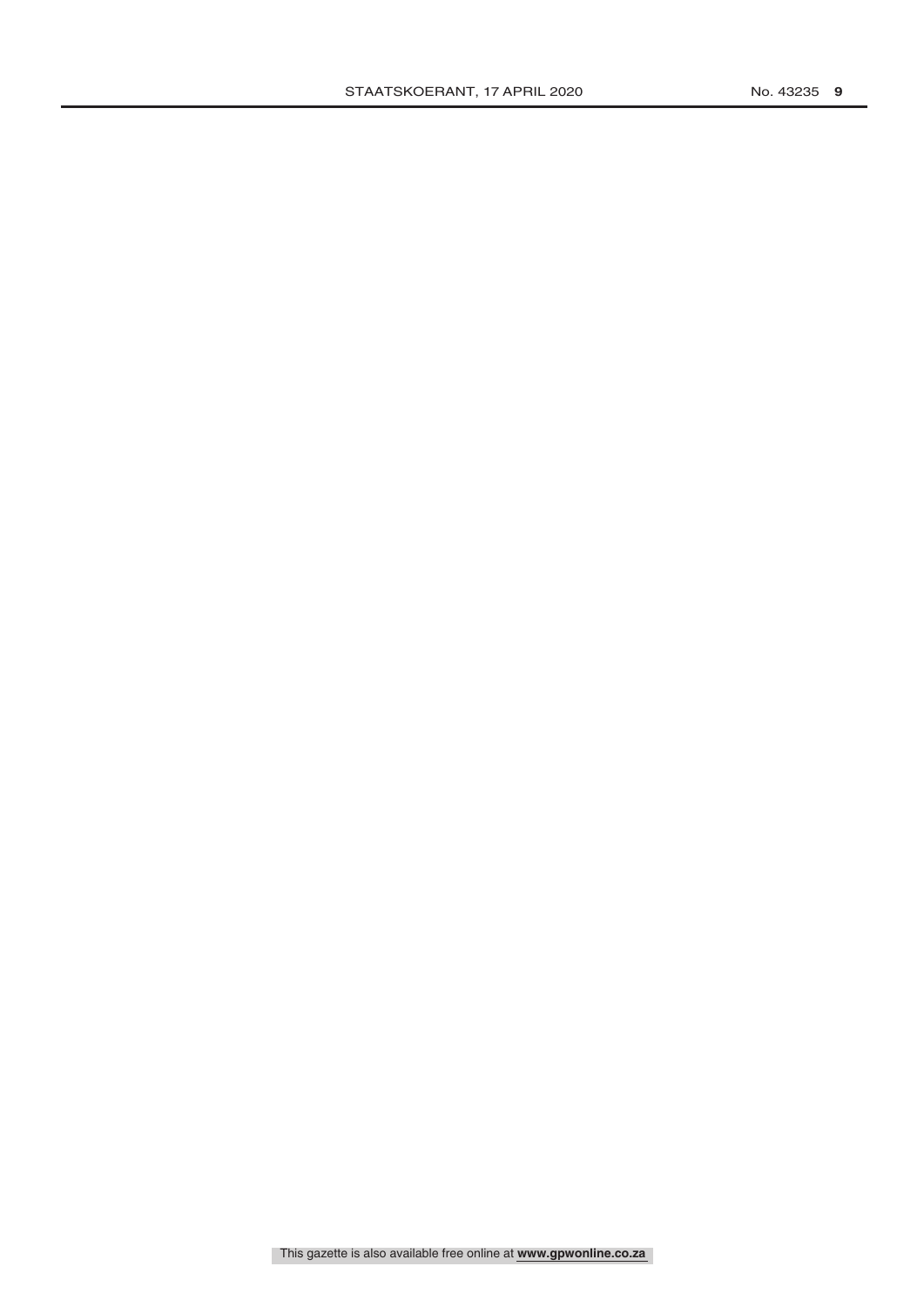This gazette is also available free online at **www.gpwonline.co.za**